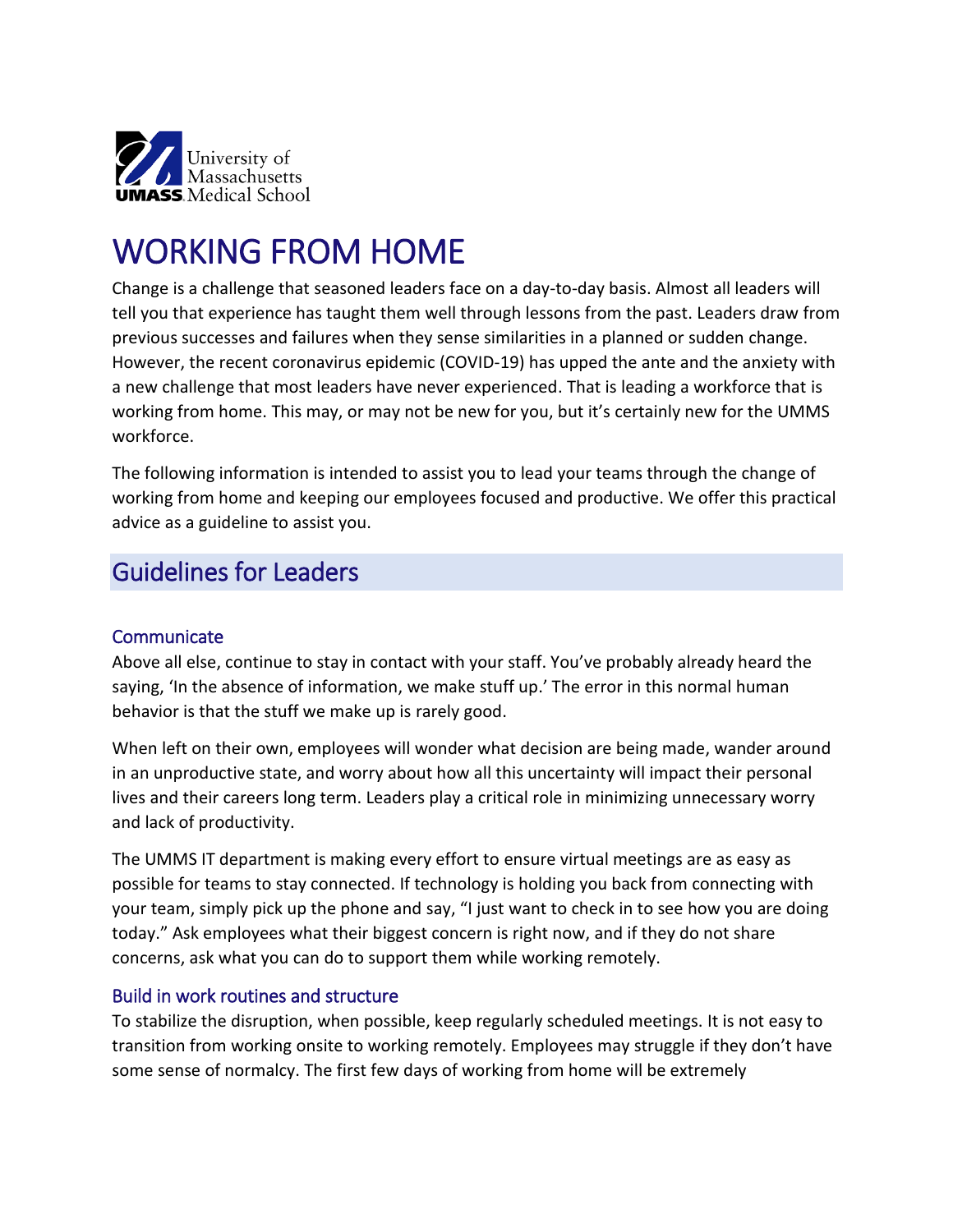unproductive for both you and your direct reports. Be flexible knowing productivity levels will be extremely low during the adjustment.

Bring your teams together as soon as possible so they can feel connected to the bigger picture. The more frequently you connect with your teams in groups and one-on-one messages and meetings, the more effectively you reduce fears and anxiety.

### Set Expectations

Talk openly to your direct reports about your expectations for working remotely. Be clear on the work hours and set a reasonable time when anyone on the team can anticipate a response to requests.

Create a schedule for meetings and check-ins. We recommend daily check-ins with each one of your direct reports through email, telephone or Zoom, and a weekly Zoom meeting with your team(s) to exchange information and provide an opportunity for members to share their experiences and build best practices.

Establish the preferred method of communication for regular correspondence and differentiate the channels for emergencies and urgent requests.

Ask employees to send you their work plans for the week. Review their plans and respond within an appropriate time frame to confirm they are on the right track and call via telephone or schedule a zoom meeting to guide them with direction so you're both aligned with their goals and deliverables. Create an agreement on how and when to send follow-up reports.

### Exercise Self-Care

Leaders put a lot of pressure on themselves. Often self-identifying as high achievers, leaders want to be seen as going above and beyond the call of duty. Remember these are stressful times for you as well. It's easy to immerse ourselves in projects, to book our schedules with back to back calls, and to forget to take breaks for lunch or to step away from our computers and phones. Block time in your calendar for self-care. Go for a walk, call a friend, or listen to music that makes you happy. Celebrate small victories and remind yourself of the great work we're all doing during these challenging times.

## Guidelines For All Employees

### Organize Your Workspace

Employees function best when they have a place to work that is organized and clear from clutter. Dedicate a space in your home where you can focus with minimal distractions. Select an area where you know you will be able to walk away from your work at the end of the day and not have a visual work reminder during your personal time. Keep your UMMS documents secure and protected. Reach out to your supervisor if you have requests for supplies and resources to help you do your work remotely.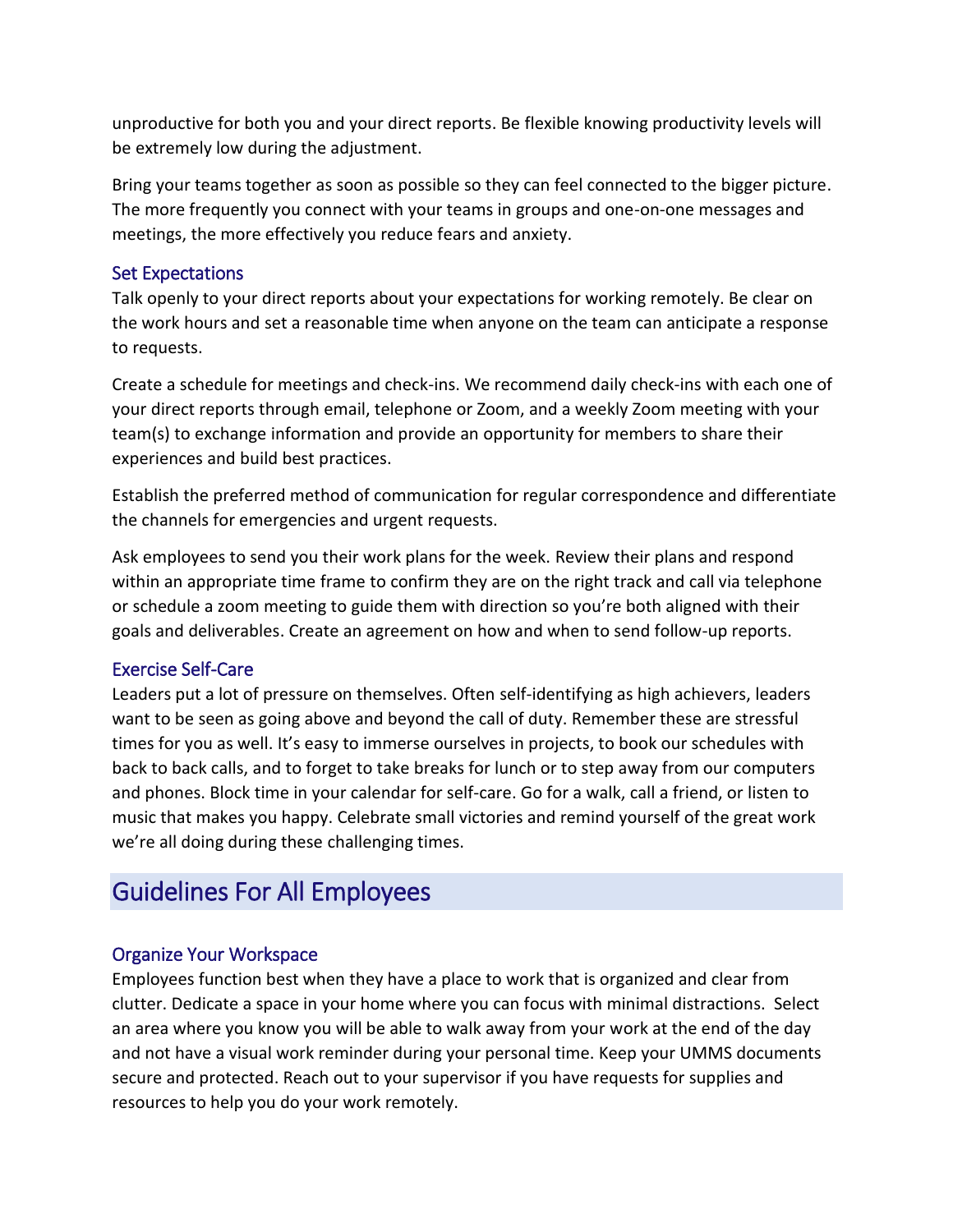### Continue Your Work Routine

Keep your daily routines by starting and ending your workday at regular business hours. Get dressed rather than working in your pajamas. Prepare for the day just as you would if you were working onsite. Take breaks, get outside and enjoy a brisk walk, or plan to connect virtually for lunch with colleagues and friends. At the end of the day, walk away from your workspace. Protect your personal time and relax with family and friends.

### Overcome Procrastination

Work closely with your supervisor to establish a workplan. Create a daily check list of work priorities to ensure you are focused on work goals. Set short time frames to maintain focus and review your intended outcomes before you start.

### Dealing With Distractions

We recognize that our employees have families. Working remotely in a quiet home or apartment is very different from working remotely while caring for children, an elderly parent, or pets. In this case, we recommend you set work hours that correspond with your energy levels and needs of your family. Be upfront with your supervisor and colleagues during virtual calls to inform them of possible interrupts such as a barking dog, or a child or loved one who may need your attention. Use the mute button when necessary to listen in during virtual team meetings.

Create a 'do not disturb' sign to let family members know when you unavailable and need focus time to work.

It can be tempting to turn on the television, or to finish a home project. This can be a slippery slope that quickly turns into a habit. Pretend you are not at home. Ask yourself if this is a good use of your time. Schedule short breaks with an allotted amount of time. Limit television time to your personal time only. Home projects are best done on the weekends.

### If you have questions, or need support while working remotely, reach out to your supervisor or contact the UMMS Human Resources department.

Cheryl Ramsey, Ph.D. Executive Director, Learning & Organizational Development UMMS Human Resources Department

Additional Resources:

[https://www.microsoft.com/en-us/microsoft-365/blog/2020/03/10/staying-productive-while](https://www.microsoft.com/en-us/microsoft-365/blog/2020/03/10/staying-productive-while-working-remotely-with-microsoft-teams/)[working-remotely-with-microsoft-teams/](https://www.microsoft.com/en-us/microsoft-365/blog/2020/03/10/staying-productive-while-working-remotely-with-microsoft-teams/)

<https://youtu.be/X5uSZP5TNQE>